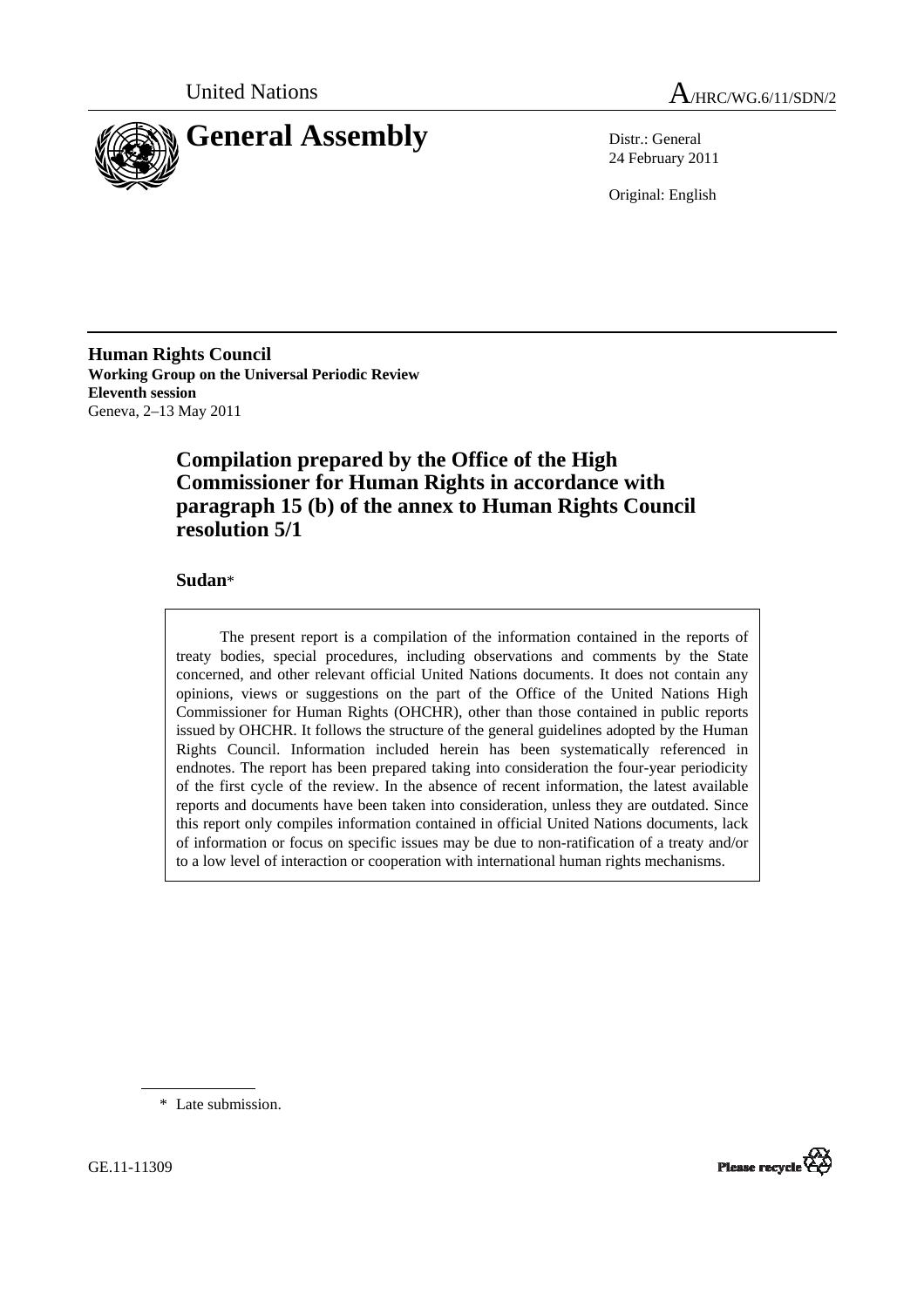# **I. Background and framework**

# **A. Scope of international obligations1**

| Universal human rights<br>treaties <sup>2</sup> | Date of ratification,<br><i>accession or succession</i> | Declarations/reservations                     | Recognition of specific<br>competences of treaty<br><b>bodies</b> |
|-------------------------------------------------|---------------------------------------------------------|-----------------------------------------------|-------------------------------------------------------------------|
| <b>ICERD</b>                                    | 21 Mar. 1977                                            | None                                          | Individual<br>complaints (art. 14):<br>N <sub>0</sub>             |
| <b>ICESCR</b>                                   | 18 Mar. 1986                                            | None                                          |                                                                   |
| <b>ICCPR</b>                                    | 18 Mar. 1986                                            | None                                          | Inter-State<br>complaints (art. 41):<br>N <sub>0</sub>            |
| <b>CRC</b>                                      | 3 Aug. 1990                                             | None                                          |                                                                   |
| OP-CRC-AC                                       | 26 July 2005                                            | Binding declaration<br>under art. 3: 18 years |                                                                   |
| OP-CRC-SC                                       | 2 Nov. 2004                                             | None                                          |                                                                   |
| <b>CRPD</b>                                     | 24 Apr. 2009                                            | None                                          |                                                                   |
| CRPD-OP                                         | 24 Apr. 2009                                            | None                                          | Inquiry procedure<br>(arts. $6$ and $7$ ): Yes                    |

Treaties to which Sudan is not a party: ICCPR-OP 1, ICCPR-OP 2, OP-ICESCR<sup>3</sup>, CEDAW, OP-CEDAW, CAT (signature only, 1986), OP-CAT, ICRMW, and CED.

| Other main relevant international instruments                                                                             | Ratification, accession or succession     |
|---------------------------------------------------------------------------------------------------------------------------|-------------------------------------------|
| Convention on the Prevention and<br>Punishment of the Crime of Genocide                                                   | <b>Yes</b>                                |
| Rome Statute of the International Criminal<br>Court                                                                       | N <sub>0</sub>                            |
| Palermo Protocol <sup>4</sup>                                                                                             | N <sub>0</sub>                            |
| Refugees and stateless persons <sup>5</sup>                                                                               | Yes, except the 1954 and 1961 Conventions |
| Geneva Conventions of 12 August 1949 and Yes, except Additional Protocol III<br>Additional Protocols thereto <sup>6</sup> |                                           |
| ILO fundamental conventions <sup>7</sup>                                                                                  | Yes, except Convention No. 87             |
| <b>UNESCO</b> Convention against<br>Discrimination in Education                                                           | No.                                       |

1. In 2009, the United Nations High Commissioner for Human Rights (High Commissioner) reminded all parties involved in the fighting in Darfur that international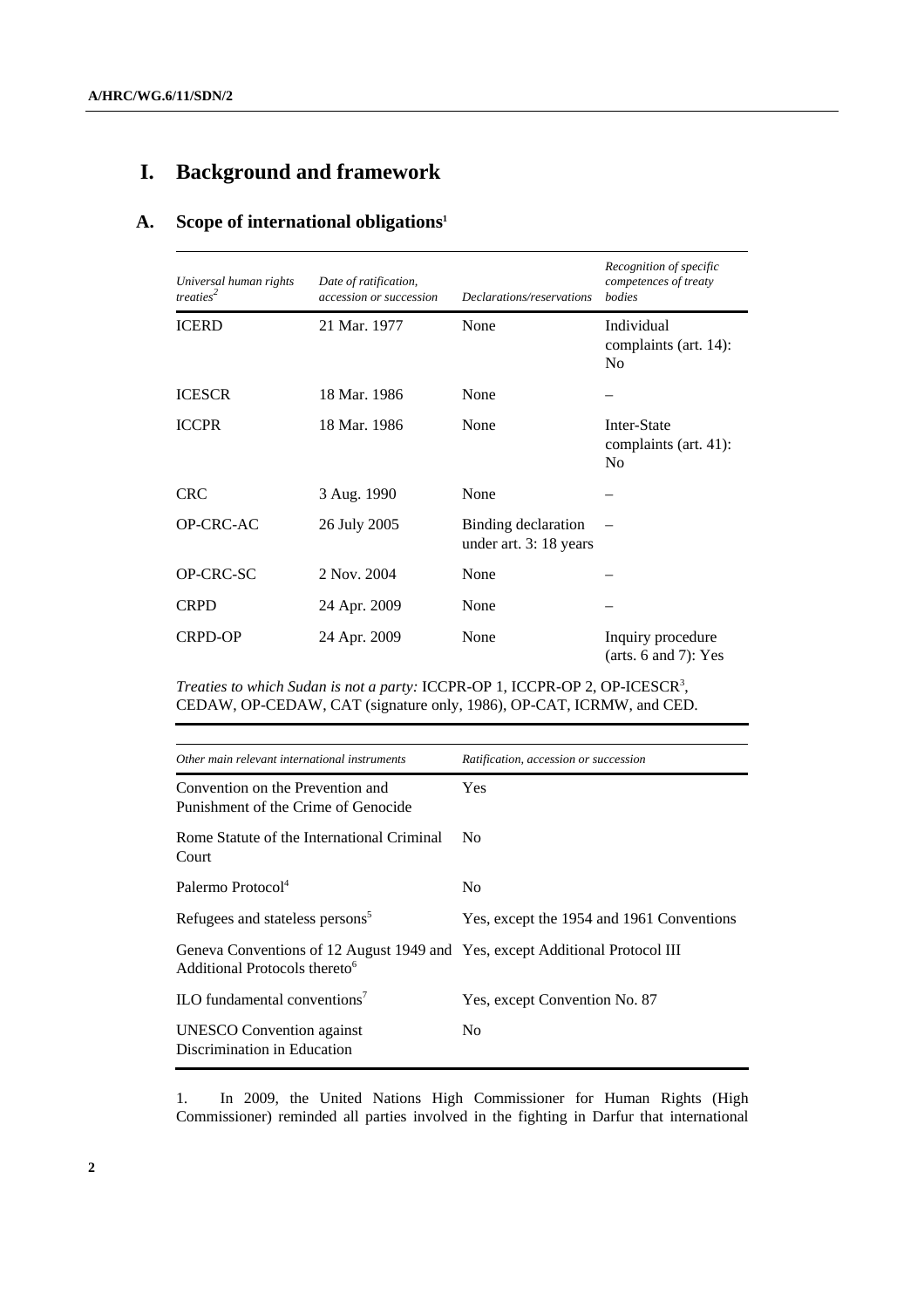humanitarian law is binding on both State and non-State actors and called on all sides to respect their obligations, particularly with regard to the protection of civilians.<sup>8</sup>

2. In 2009, the Working Group on Enforced or Involuntary Disappearances called on the Sudan to sign and ratify the CED and accept the competence of the Committee under articles 31 and 32.9

3. In 2010, the Committee on the Rights of the Child (CRC) recommended that the Sudan consider ratifying the ICCPR-OP1, the CEDAW, the CAT, the ICCPR-OP2, the OP-CAT, the 1954 Convention relating to the status of Stateless Persons and the 1961 Convention on the Reduction of Statelessness.<sup>10</sup> It also recommended that the Sudan ratify the Rome Statute of the International Criminal Court, $<sup>11</sup>$  and amend its legislation in order to</sup> ratify the Palermo Protocol.<sup>12</sup>

## **B. Constitutional and legislative framework**

4. In 2010, the United Nations Mission in Sudan (UNMIS) noted that aspects of some national laws were not consistent with the 2005 Comprehensive Peace Agreement (CPA) and the 2005 Interim National Constitution (INC), and contravened the Sudan's international obligations. Significant among these were the 2010 National Security Act (NSA), 2009 Press and Printed Materials Act (Press Act), 2006 Voluntary and Humanitarian Work Act and 1991 Criminal and Criminal Procedure Acts.13 The Secretary-General made similar comments in 2010.<sup>14</sup>

5. Security Council resolution 1590 (2005) mandated the human rights section of UNMIS to assist in the implementation of the CPA,<sup>15</sup> and Security Council resolution 1769 (2008) mandated the African Union-United Nations Hybrid Operation in Darfur (UNAMID) to contribute to efforts to promote and protect human rights in Darfur and assist in the implementation of the Darfur Peace Agreement and any subsequent agreements.<sup>16</sup>

## **C. Institutional and human rights infrastructure**

6. In 2010, UNMIS stated that in April 2009, the National Assembly in Khartoum had passed the National Human Rights Commission Act, the enabling law for the establishment of an independent National Human Rights Commission.<sup>17</sup> However, as of December 2010, the Sudan did not have a national human rights institution accredited by the International Coordinating Committee of National Institutions for the Promotion and Protection of Human Rights (ICC).<sup>18</sup>

### **D. Policy measures**

7. In 2010, while taking note that the Sudan has adopted two national plans of action to combat violence against women and children (2007–2011) and end female genital mutilation (FGM 2007–2018), CRC however recommended, as highlighted by UNICEF,<sup>19</sup> that the Sudan develop a national plan of action for the implementation of children's rights and adopt a holistic child rights approach to implementing the Convention.<sup>20</sup>

8. The Independent Expert on the situation of human rights in the Sudan (Independent Expert) stated that Human Rights forums were held in Khartoum and Darfur in February 2010 to engage the Government in constructive dialogue on human rights. The forum serves as a useful mechanism for the exchange of information and dialogue on human rights concerns.<sup>21</sup>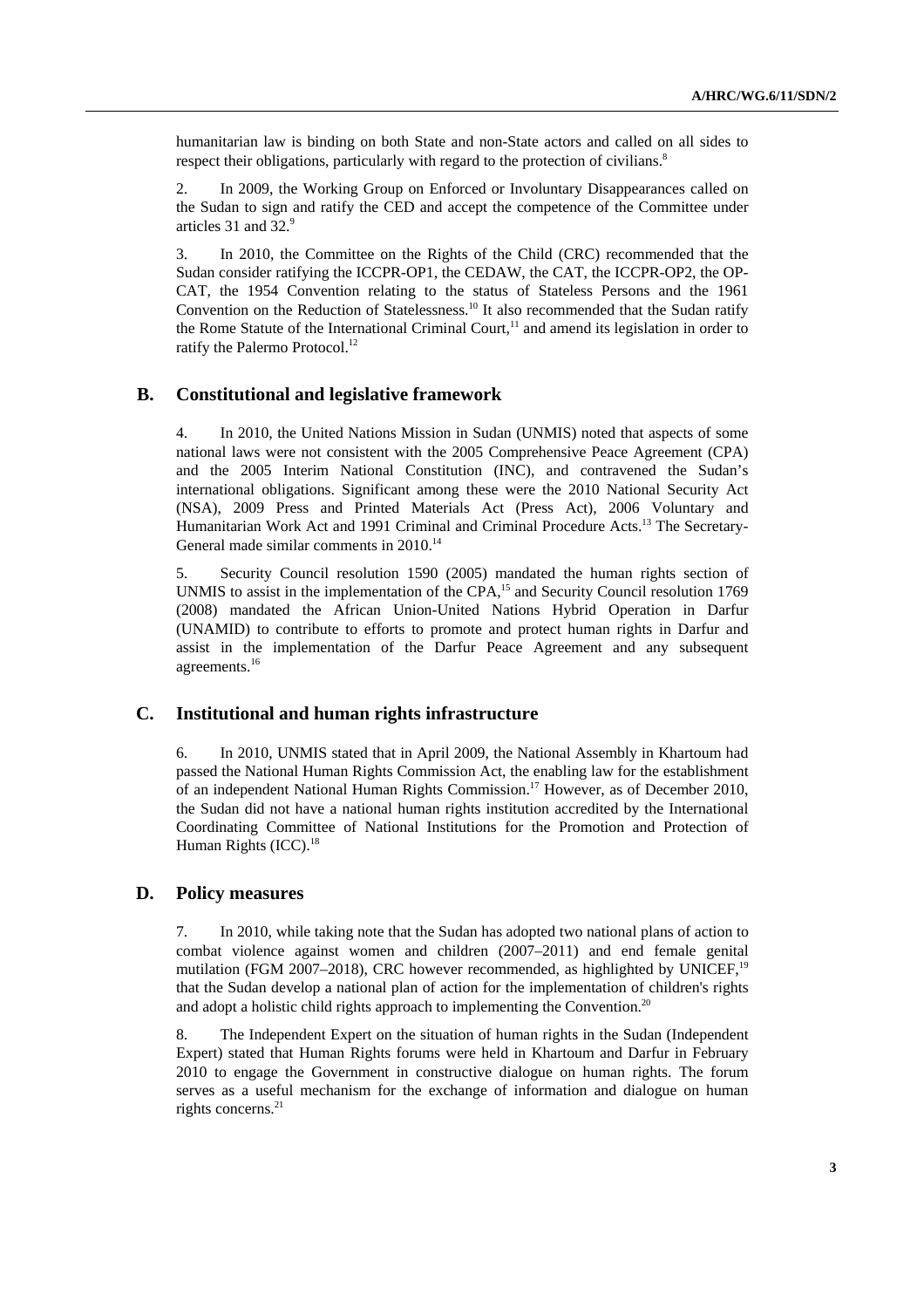# **II. Promotion and protection of human rights on the ground**

# **A. Cooperation with human rights mechanisms**

## **1. Cooperation with treaty bodies**

| Treaty body <sup>22</sup> | Latest report<br>submitted and<br>considered | Latest concluding<br>observations | Follow-up response Reporting status |                                                                                                                                                        |
|---------------------------|----------------------------------------------|-----------------------------------|-------------------------------------|--------------------------------------------------------------------------------------------------------------------------------------------------------|
| <b>CERD</b>               | 2000                                         | March 2001                        |                                     | Combined twelfth and<br>thirteenth reports<br>overdue since 2002.<br>Fourteenth to sixteenth<br>reports overdue since<br>2004 to 2008<br>respectively. |
| <b>CESCR</b>              | 1998                                         | August 2000                       |                                     | Second and third reports<br>overdue since 2003 and<br>2008 respectively.                                                                               |
| HR Committee 2006         |                                              | <b>July 2007</b>                  | Submitted in<br>October 2009        | Fourth report due in<br>2010.                                                                                                                          |
| <b>CRC</b>                | 2008                                         | October 2010                      |                                     | Combined fifth and<br>sixth reports due in<br>2015.                                                                                                    |
| OP-CRC-AC                 | 2008                                         | October 2010                      |                                     | Jointly with combined<br>fifth and sixth reports<br>due in 2015.                                                                                       |
| OP-CRC-SC                 | 2006                                         | June 2007                         |                                     | Jointly with combined<br>fifth and sixth reports<br>due in 2015.                                                                                       |
| <b>CRPD</b>               |                                              |                                   |                                     | Initial report due in<br>2011.                                                                                                                         |

## **2. Cooperation with special procedures**

| Standing invitation issued       | N <sub>0</sub>                                                                                                                                                                                                                                                                               |  |
|----------------------------------|----------------------------------------------------------------------------------------------------------------------------------------------------------------------------------------------------------------------------------------------------------------------------------------------|--|
| Latest visits or mission reports | Representative of the Secretary-General on<br>the human rights of internally displaced<br>persons (October 2005); $^{23}$                                                                                                                                                                    |  |
|                                  | Special Rapporteur on the situation of<br>human rights in the Sudan (March and<br>August 2006, July-August 2007, February-<br>March and June-July 2008, May-June<br>2009); Independent Expert on the situation<br>of human rights in the Sudan (January-<br>February $2010$ ). <sup>24</sup> |  |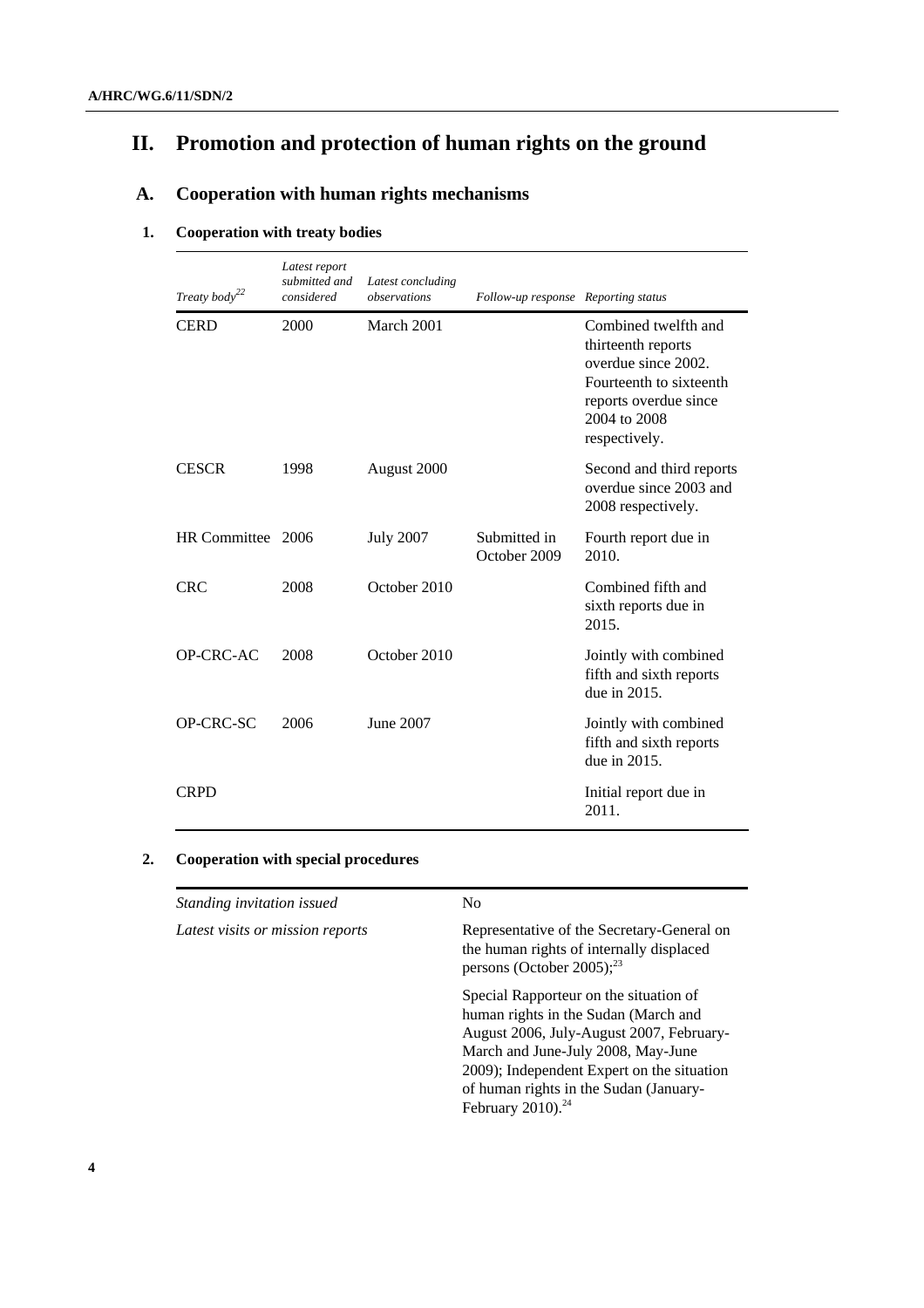| Visits agreed upon in principle                           | Special Rapporteur on freedom of opinion<br>and expression (2006);                                              |  |
|-----------------------------------------------------------|-----------------------------------------------------------------------------------------------------------------|--|
|                                                           | Representative of the Secretary-General on<br>the human rights of internally displaced<br>persons (2009).       |  |
| Visits requested and not yet agreed upon                  | Special Rapporteur on the right to food<br>(2006);                                                              |  |
|                                                           | Special Rapporteur on racism (2008);                                                                            |  |
|                                                           | Working Group on Enforced or Involuntary<br>Disappearances (2008 and 2009);                                     |  |
|                                                           | Special Rapporteur on contemporary forms<br>of slavery (2008);                                                  |  |
|                                                           | Independent Expert on access to safe<br>drinking water and sanitation (2010).                                   |  |
| Facilitation/cooperation during missions                  | A number of mandate-holders expressed<br>their gratitude to the Government.                                     |  |
| Follow-up to visits                                       |                                                                                                                 |  |
| Responses to letters of allegations and<br>urgent appeals | During the period under review, 73<br>communications were sent. The<br>Government replied to 13 communications. |  |
| Responses to questionnaires on thematic<br>issues         | Sudan responded to 3 of the 26<br>questionnaires sent by special procedures<br>mandate holders. <sup>25</sup>   |  |

## **3. Cooperation with the Office of the High Commissioner for Human Rights**

9. OHCHR is represented in the Sudan by the human rights sections of two peacekeeping missions: the United Nations Mission in Sudan (UNMIS) and the African Union-United Nations Hybrid Operation in Darfur (UNAMID).<sup>26</sup> The human rights sections of both UNMIS and UNAMID carry out human rights monitoring, investigations, reporting, advocacy and protection activities. They also contribute to statements and other advocacy efforts by the High Commissioner and the Human Rights Council special procedures mechanisms, support visits by special procedures mandate holders and implement a range of capacity and institution building directed toward Government officials and institutions, parliamentarians, students and civil society organizations.<sup>27</sup>

## **B. Implementation of international human rights obligations, taking into account applicable international humanitarian law**

#### **1. Equality and non-discrimination**

10. In 2010, UNMIS noted that efforts were being made to enhance the realisation of women's rights. The 2009 elections provided for the full participation of women in the political process. However, a number of challenges remained due to discriminatory laws on custody, divorce, and property rights, as well as years of entrenched cultural and traditional norms.28 The Human Rights Committee (HR Committee) in 2007, and the Special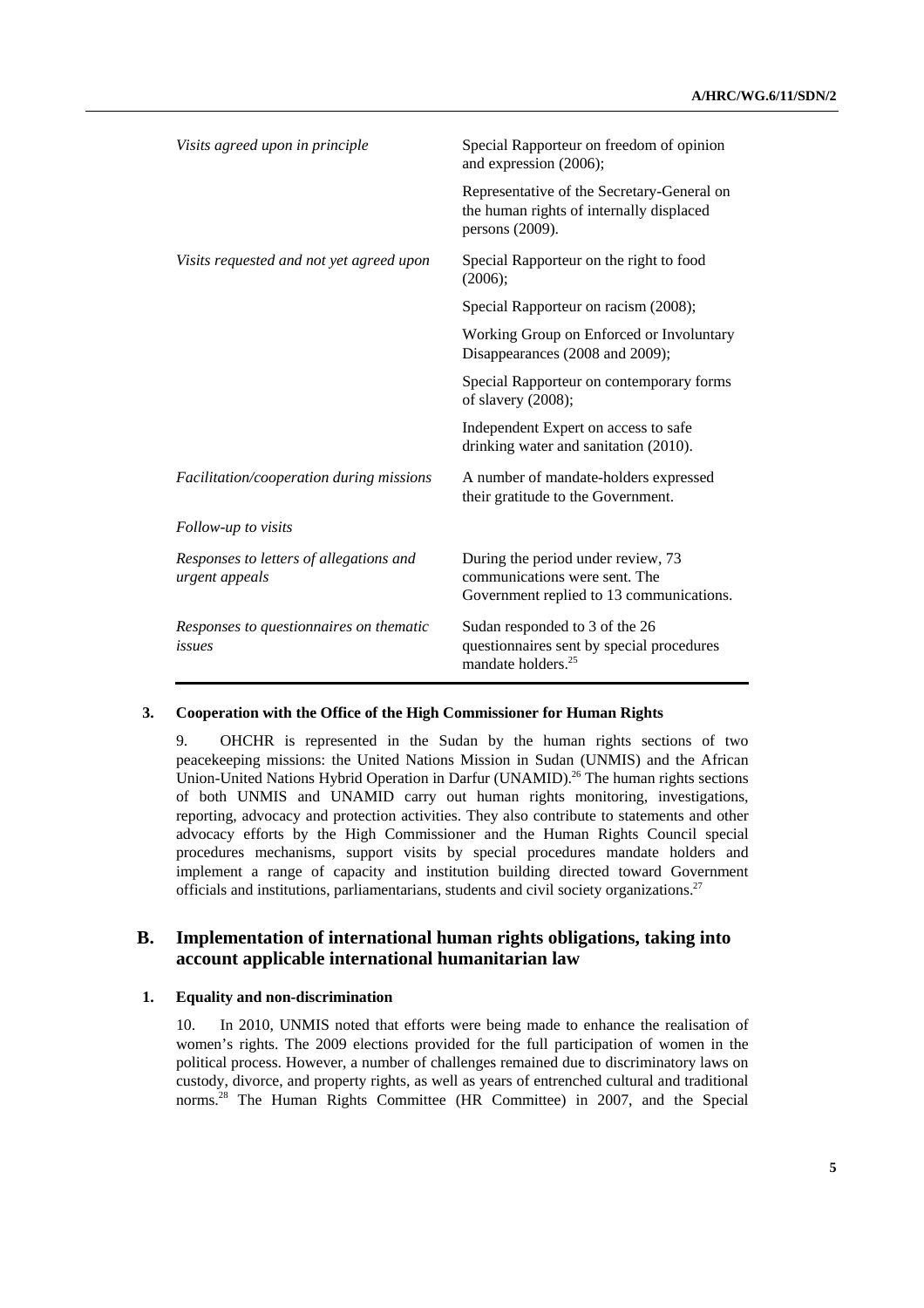Rapporteur on the situation of human rights in the Sudan (Special Rapporteur) in 2008 expressed similar concerns.<sup>29</sup>

11. In 2010, CRC was concerned at the inequality in economic conditions between the northern and southern regions of the Sudan and at the discrimination experienced by Southern and non-Muslim Sudanese in all areas, as well as ethnic discrimination. It recommended that the Sudan take all appropriate measures to eliminate inequality in economic conditions and disparities between regions.<sup>30</sup>

12. In 2010, as highlighted by UNICEF, $31$  CRC expressed concern that unwed mothers and children born out of wedlock continue to suffer social discrimination and recommended that the Sudan take effective steps to address this discrimination.<sup>32</sup>

13. On 6 January 2011, the High Commissioner urged authorities in both Northern and Southern Sudan to respect citizens' rights before, during and after the South Sudan referendum as citizenship, residency arrangements and respect for the rights of ethnic and religious minorities must be protected, whatever the outcome.<sup>33</sup>

### **2. Right to life, liberty and security of the person**

14. In 2010, the Secretary-General noted that the application of the death penalty in both Northern and Southern Sudan remains a matter of concern, especially when many of those on death row have not been represented by counsel during the trial. He also noted that in the North, at least eight child suspects remained on death row, despite Government assurances given to the Special Representative of the Secretary-General for children and armed conflict.34 Following up on their previous communications on the matter, two Special Rapporteurs sent, on 10 February 2010, an urgent appeal to the Government raising general concerns regarding the continued imposition of death penalty against children in the Sudan.<sup>35</sup> The Government replied to that communication.<sup>36</sup> Also in 2010, CRC urged the Sudan to ensure that the death penalty is not carried out on children, including in cases of retribution or *hudud*, and to replace any death sentences already passed on persons under 18 years with an appropriate alternative sanction.<sup>37</sup> The HR Committee in 2007, UNICEF in 2010 and the Independent Expert in 2010 raised similar concerns.<sup>38</sup> The HR Committee moreover recommended that the number of crimes carrying the death penalty be restricted.39

15. Since its establishment, the Working Group on Enforced or Involuntary Disappearances has transmitted 383 cases to the Government, of which 174 remain outstanding. In 2009, the Working Group reiterated its request for an invitation from the Government to conduct a country visit to assist in preventing disappearances and clarifying the 174 outstanding cases.<sup>40</sup>

16. In 2007, the Human Rights Council was deeply concerned about the seriousness of ongoing violations of human rights and international humanitarian law in Darfur, including armed attacks on the civilian population and humanitarian workers, widespread destruction of villages, and continued and widespread violence, in particular gender-based violence against women and girls, as well as the lack of accountability of perpetrators of such crimes.<sup>41</sup>

17. In 2007, the HR Committee noted widespread incidents of torture and clandestine detention centres.<sup>42</sup> In 2008, a High Commissioner's report stated that arbitrary arrests and detention were widespread in many parts of the Sudan, and were often linked to further serious human rights violations, including torture and other forms of ill-treatment, by the intelligence and security services, police, Sudan Armed Forces (SAF), as well as the Sudan People's Liberation Army (SPLA) in the South.<sup>43</sup> The report also noted that there were positive examples of judges, prosecutors, parliamentarians and police officers who have taken effective action against arbitrary detention.<sup>44</sup>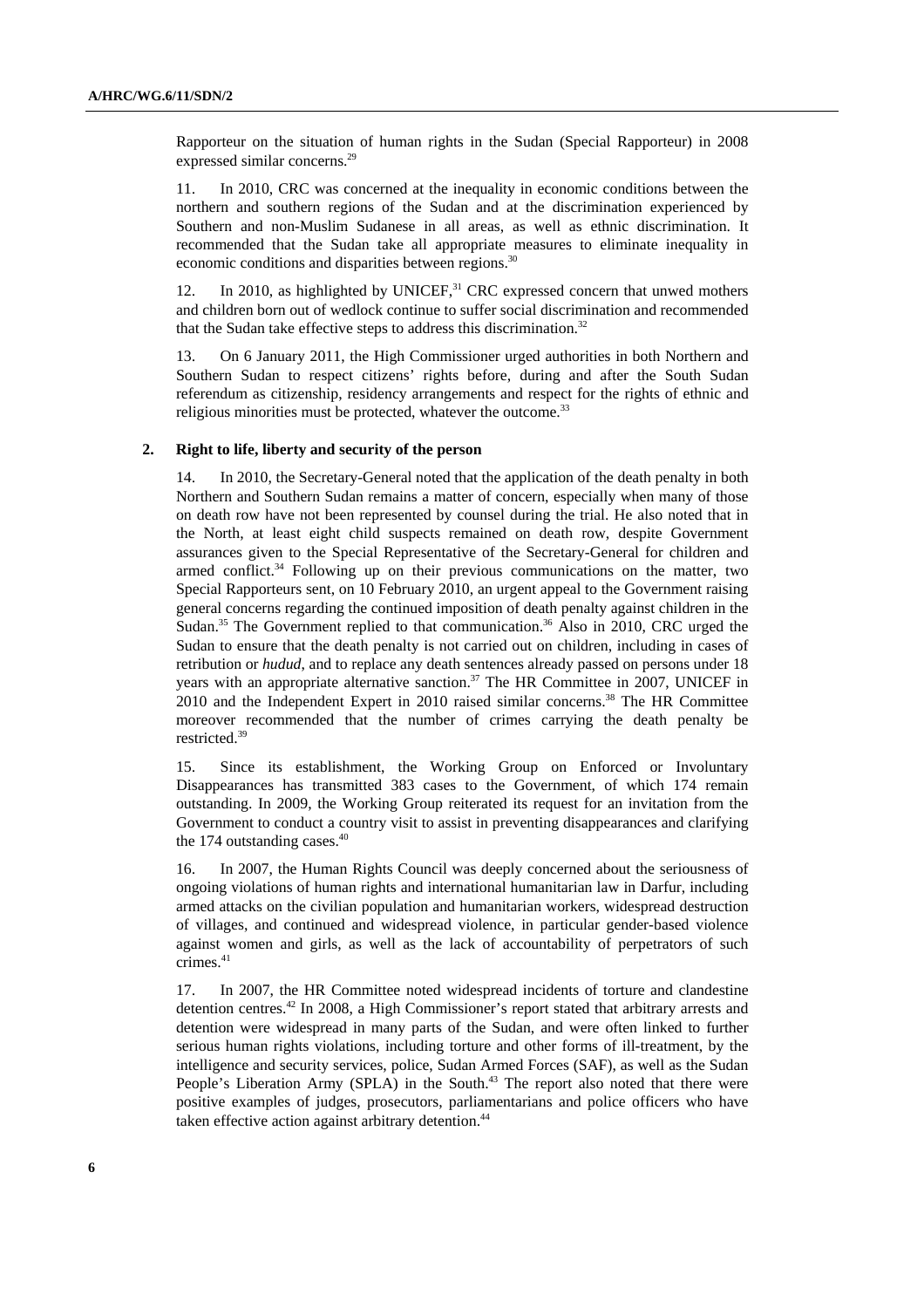18. In 2010, CRC expressed concern that civilians continue to be killed, maimed and displaced from their homes as a result of the armed conflict in Darfur. It was particularly concerned over the deliberate targeting of civilians and the indiscriminate use of force against them by Government-supported militia, Government security forces, as well as armed groups. The Independent Expert expressed similar concerns.<sup>45</sup> CRC emphasized, inter alia, the Sudan's primary responsibility to provide protection and relief on its territory.46 In 2007 and 2009, High Commissioner's reports expressed similar concerns about the Sudan's responsibility to protect, in particular, the right of every individual to life and security of the person.47

19. In 2010, the Independent Expert indicated that the National Intelligence and Security Service (NISS) and the Sudanese Military Intelligence were the main governmental authorities most responsible for acts of torture and ill-treatment and arbitrary detentions in Darfur.<sup>48</sup>

20. In 2010, the Independent Expert visited prisons in Juba, Aweil and Wau. In all cases, the facilities were overcrowded as they were holding more than their intended capacity. The Independent Expert also noted that there is no mental hospital in the whole of South Sudan. Instead, the mentally disturbed are incarcerated in prisons for their own security, and for the safety of the communities.<sup>49</sup>

21. CRC was also concerned over the rise in the incidence of localized armed conflicts and inter-tribal clashes, often characterized by the targeting of civilians, particularly women and children, in Southern Sudan. It was seriously concerned that the Lord's Resistance Army (LRA) continued to engage in violence in the region. CRC noted with concern that the climate of insecurity is aggravated by the failure of the Sudan to ensure accountability for human rights violations, to address the proliferation of small arms and other weapons and to maintain law and order.<sup>50</sup>

22. In 2010, the Independent Expert noted that in Khartoum violations from the uneven application of public order laws remained a major concern. Article 152 of the 1991 Criminal Act criminalizes undefined 'indecent and immoral acts' and recommends corporal punishment. The Public Order Police most frequently apply this provision to women, many of whom are not Muslims, regardless of the CPA and the prohibition by the INC of the application of sharia law to non-Muslims. $51$  In 2007, the HR Committee considered that corporal punishment, including flogging and amputation, was inhuman and degrading.<sup>52</sup>

23. The Independent Expert noted that acts of sexual violence, particularly against internally displaced women and girls is still of concern in Darfur.<sup>53</sup> However, he also noted that there had been a number of positive developments in combating gender-based violence, including an increasing awareness among some judicial officers of the seriousness of sexual violence crimes and their effect on the victims.<sup>54</sup>

24. On 17 February 2009, three Special Rapporteurs sent a communication to the Government requesting that it reconsidered its decision to remove article 13 of the draft Children's Act, and to criminalize all forms of FGM in both the Children's Act and the Criminal Code.<sup>55</sup> In 2010, CRC urged the Sudan to pass legislation at the federal level to expressly prohibit FGM and ensure that such legislation is enforced in practice, and strengthen educational and awareness-raising programmes on the harmful effects of FGM.<sup>56</sup> The HR Committee in 2007, and UNICEF in 2010 made a similar recommendation.<sup>57</sup>

25. In 2010, UNICEF, the ILO Committee of Experts on the Application of Conventions and Recommendations (ILO Committee of Experts) and CRC indicated that children were still associated or recruited by armed forces.<sup>58</sup> CRC recommended that the Sudan take effective measures to end the recruitment of children into the SAF and affiliated armed groups, ensure that all military codes, manuals, rules of engagement and other military directives are in accordance with the provisions of the OP-CRC-AC,<sup>59</sup> take effective steps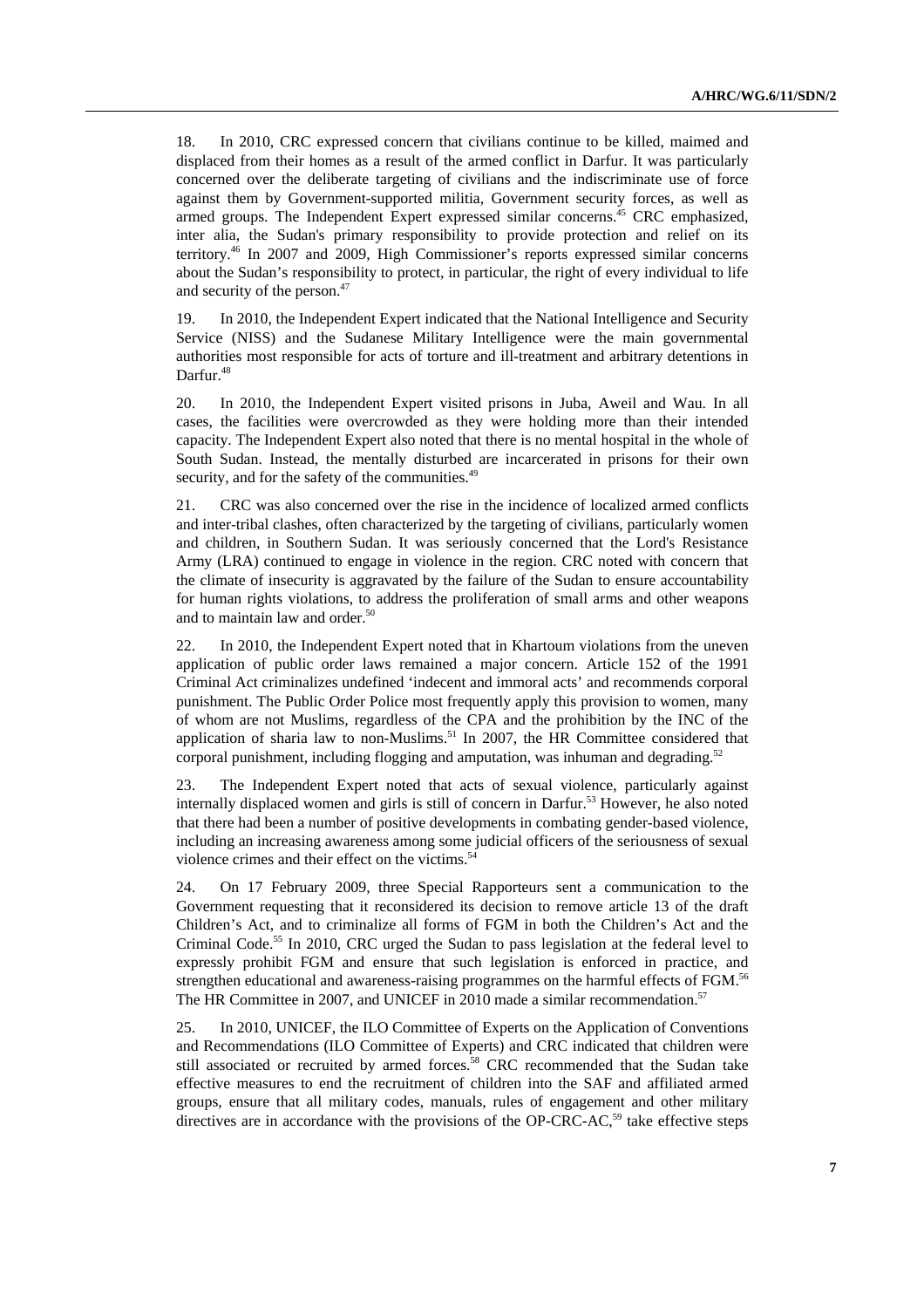to put an end to the practice of forced recruitment of children and child abduction by non-State armed groups, including the Justice and Equality Movement (JEM), the Sudan People's Liberation Army (SPLA) and the Lord's Resistance Army (LRA), ensure that victims of abduction receive assistance for their physical and psychological recovery and social reintegration, $60$  also prioritize the provision of assistance for the physical and psychological recovery of child combatants who have been demobilized, including the provision of specialized medical care for girls formerly associated with armed groups who have been victims of sexual violence.<sup>61</sup>

26. In 2010, CRC was concerned that child labour is widespread, with many children employed as domestic servants and in factories, the agricultural sector and the informal economy. It also expressed concern over the abduction of children for the purpose of forced labour, including sexual slavery, and the de facto impunity enjoyed by perpetrators.<sup>62</sup> It recommended that the Sudan take legislative and other measures to protect children from being subjected to forced labour, take effective steps to remove children from situations of forced labour, and address the root causes of child economic exploitation.<sup>63</sup> In 2010, the ILO Committee of Experts expressed similar concerns.<sup>64</sup>

27. In 2010, CRC and UNICEF were concerned that corporal punishment, particularly caning and flogging, was widely practised in schools, homes, courts and prisons.<sup>65</sup> CRC urged the Sudan to take all necessary measures to end the practice of corporal punishment, and, inter alia, promote positive, non-violent and participatory forms of child-rearing and education.<sup>66</sup>

28. Concerning children living and working on the streets, CRC recommended that the Sudan, inter alia, address the root causes of the phenomenon, protect such children from violence, as well as sexual and other forms of exploitation, ensure that they are not treated as offenders and subjected to violence by the police or detained, secure the release of all children sent to closed camps or other places of detention, and facilitate their reunification with their families, wherever possible. $6$ 

## **3. Administration of justice, including impunity, and the rule of law**

29. On 6 January 2011, the High Commissioner highlighted that a successful transformation of Sudan would require a strengthening of the rule of law in accordance with international standards governing justice and equality, an end to entrenched impunity, respect for human rights, and democratic governance. It will also require the sustained support of the international community.<sup>68</sup> In 2010, UNMIS made similar comments.<sup>69</sup>

30. In 2010, CRC noted that under the laws of the Sudan, cooperation with the International Criminal Court (ICC) was effectively criminalized.70 It recommended that the Sudan cooperate fully with, and provide any necessary assistance to, both the ICC and its Prosecutor, in accordance with Security Council resolution 1593 (2005) on the matter.<sup>71</sup>

31. In November 2008, the Working Group on Arbitrary Detention raised serious questions about the fairness of the trial of 10 men belonging to the Fur tribe of the Darfur region who were accused of murder, stating that no judicial system could consider as valid a confession obtained under torture and revoked before a court, nor a death sentence based on such confession.72

32. In 2010, UNMIS noted that the continued application of the 1993 Evidence Act, which permits the use of confessions extracted under duress as evidence in court, remains a challenge.73 In 2007, the HR Committee recommended that the Sudan prohibit the use of confessions obtained in violation of article 7 of the ICCPR in any court.<sup>74</sup>

33. In 2010, UNICEF stated that although both the Federal and the Southern Sudan Child Acts provide for restorative justice and diversion services for children in conflict with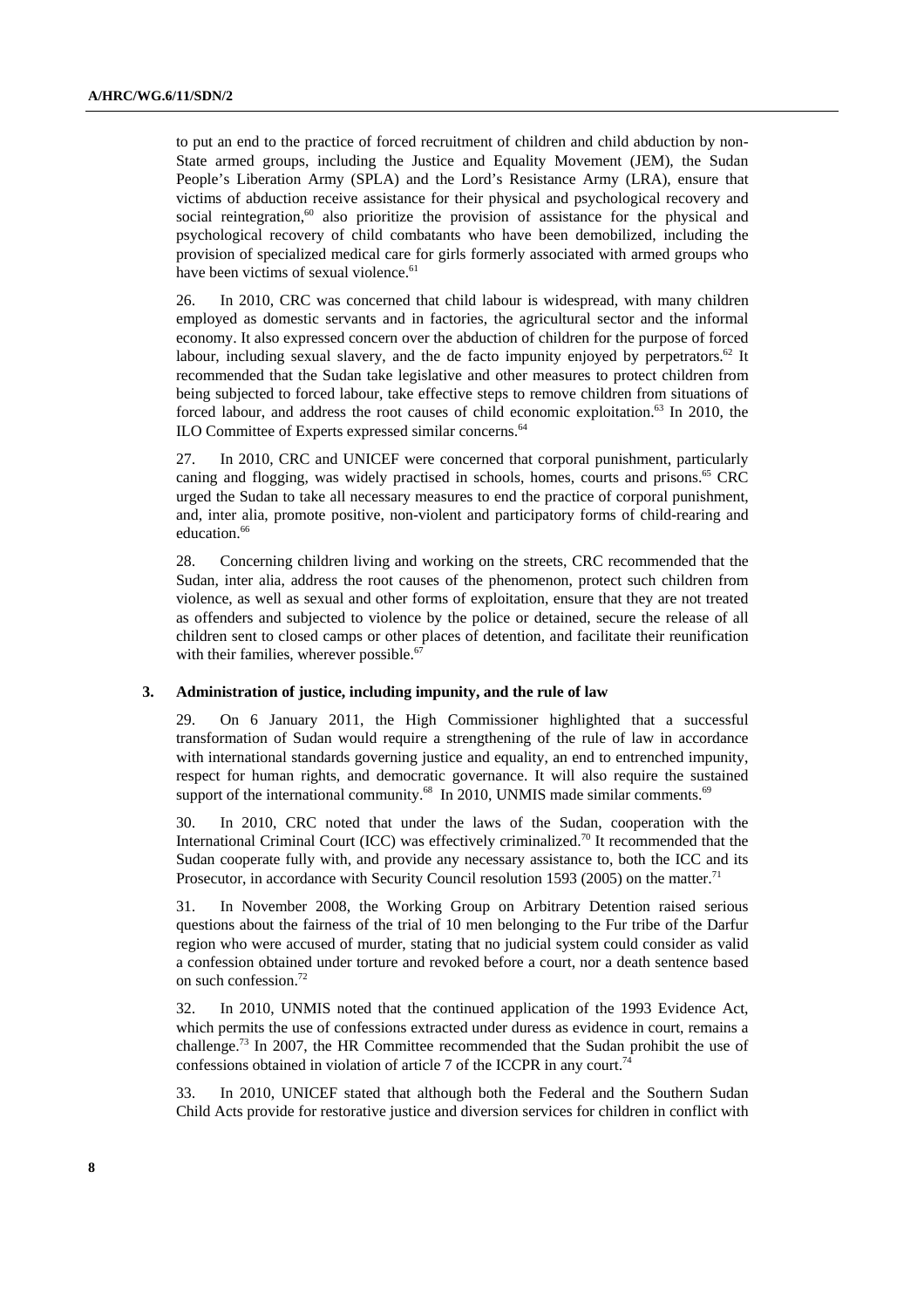law, the laws are not yet enforced. There is only one juvenile court in Sudan (in Khartoum), no reformatories outside of Khartoum, and lawyers, judges and traditional courts are not sufficiently trained on juvenile justice. Children continue to be prosecuted in adult courts and detained with adults.75

34. In 2010, UNMIS indicated that serious violations of fair trial guarantees and due process rights were noted in the administration of justice in Northern Sudan. Many of these violations were occasioned by the inadequate legal framework for the protection of human rights, including in particular the 2010 National Security Act (NSA) and the 1991 Criminal Procedure Act.<sup>76</sup> The Secretary-General made similar comments.<sup>77</sup>

35. UNMIS also indicated that Southern Sudan faced significant challenges in the administration of justice. Efforts to improve the justice sector were hampered by capacity gaps, especially in terms of human resources and infrastructure, including insufficient court houses, judges and prosecutors.<sup>78</sup> The Independent Expert made similar comments, adding that the majority of the population of Southern Sudan rely on traditional courts which dispense justice through customary norms and practices. However, the handling of serious criminal offences by the traditional courts often leads to human rights violations, including the imprisonment of women for refusing forced marriages arranged by parents.<sup>79</sup>

36. Concerning Darfur, the Independent Expert noted in 2010 that access to justice was hampered by the weak presence of law enforcement and rule of law institutions particularly outside the main urban centres. He also noted that the human rights section of UNAMID, in conjunction with the Sudan's Prison Services, was organizing training for paralegals on legal aid in all three Darfur states.<sup>80</sup> He added that the conflict in Darfur has been marked by widespread impunity for acts of violence against civilians. He noted that the various accountability mechanisms put in place by the Government to address impunity, including the special criminal courts for Darfur, have proven to be inadequate and ineffective in bringing alleged perpetrators to justice.<sup>81</sup> The 1997 Emergency and Public Safety Act continued to apply in Darfur, where a state of emergency remains in existence. The law grants wide discretionary powers of arrest and detention to the State governors of Darfur without any effective judicial review. $82$  As regards humanitarian aid workers and peacekeepers, CRC in 2010 recommended that the Sudan take effective measures to ensure respect, in accordance with international humanitarian law and human rights law, for them by all parties to the conflict in Darfur, and ensure that all cases involving attacks against them are investigated and perpetrators brought to justice.<sup>83</sup>

#### **4. Right to privacy, marriage and family life**

37. CRC in 2010 recommended that the Sudan ensure that birth registration be free and compulsory in practice, establish birth registration facilities, including mobile birth registration units at the local, community and village levels, and conduct awareness-raising campaigns to promote birth registration.<sup>8</sup>

38. CRC also urged the Sudan to pass legislation at the federal level to expressly prohibit early and forced marriage, which often might have the elements of sale of children and/or child prostitution, ensure that such legislation is enforced in practice, and strengthen educational and awareness-raising programmes on the harmful effects of early and forced marriage.<sup>85</sup> The HR Committee in 2007, and UNICEF in 2010 made a similar recommendation.86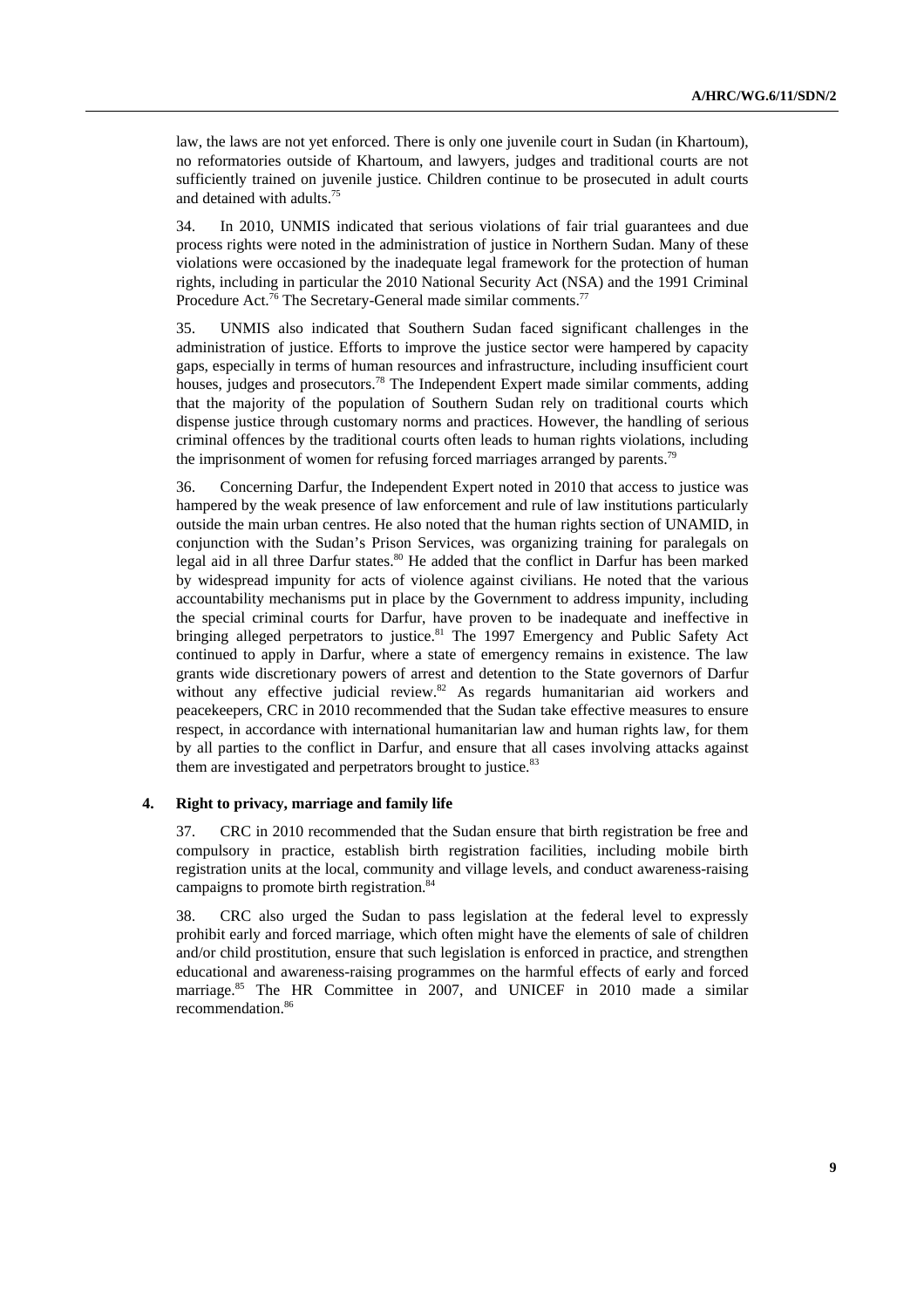### **5. Freedom of religion or belief, expression, association and peaceful assembly, and right to participate in public and political life**

39. In 2007, the HR Committee noted that apostasy was a crime under the 1991 Penal Code, and recommended that the Sudan abolish it as it was incompatible with article 18 of the ICCPR.<sup>87</sup>

40. In 2010, UNMIS noted that the realization of the right to freedom of expression, association and assembly has been consistently frustrated through application of the 2010 National Security Act (NSA), the 2009 Press Act and the 1991 Criminal Procedure Act. Those targeted included journalists, opposition politicians, student groups and Darfurians.<sup>88</sup> UNMIS also indicated, as already noted by the HR Committee in  $2007$ ,<sup>89</sup> that human rights defenders operating in Northern Sudan suffered arbitrary arrest and detention, causing some to stop their work and/or flee the country.<sup>90</sup> It added that although the 2009 Press Act did not have an operative effect in Southern Sudan, political rights and freedoms, notably freedom of expression, were also restricted on an arbitrary basis by local authorities who threatened and coerced media sources or arrested journalists.<sup>91</sup>

41. The Independent Expert indicated that human rights defenders working on Darfur issues continue to be subjected to intimidation and harassment by the NISS, and in some cases arbitrary arrests.<sup>92</sup>

42. On 17 December 2010, the Independent Expert expressed concern about the continued *incommunicado* detention since late October-early November 2010 of 11 human rights activists and journalists, which might be linked to their activities in defense of human rights. He called on the Government to respect its international obligations including by promptly bringing the 11 persons before a court or immediately releasing them. He stressed that he remained concerned about the increasingly difficult situation for human rights defenders across the country.<sup>93</sup>

43. The Independent Expert stated that Sudan had conducted general elections at all levels (national, State and local) in April 2010 — the country's first multiparty elections in 24 years. He noted that although the elections were beset by a range of technical, operational and logistical problems, the voting process was largely orderly and peaceful and within a well-maintained security environment. However, he reported that UNMIS had recorded a number of incidents where the exercise of political and civil rights and freedoms had been frustrated through intimidation, harassment, arrests and detentions in the lead up to the elections and during the process itself. $94$  On 27 January 2010, four mandate holders sent a communication to the Government regarding the arrest and detention of supporters of an independent candidate. Concerns were expressed that these arrests and detention and the dispersion of the reportedly peaceful demonstration using disproportionate force, might form part of an attempt to stifle freedom of opinion, expression, peaceful assembly, and participation in the conduct of public affairs, directly or through freely chosen representatives.<sup>95</sup> The Government replied to that communication.<sup>96</sup>

44. The Secretary-General noted that the extensive powers of the National Intelligence and Security Service and Military Intelligence continued to obstruct the full exercise of political rights in Darfur.97

### **6. Right to work and to just and favourable conditions of work**

45. In 2009, the ILO Committee of Experts noted that trade unionists had been subjected to harassment, intimidation, arbitrary arrest, detention and torture.<sup>98</sup>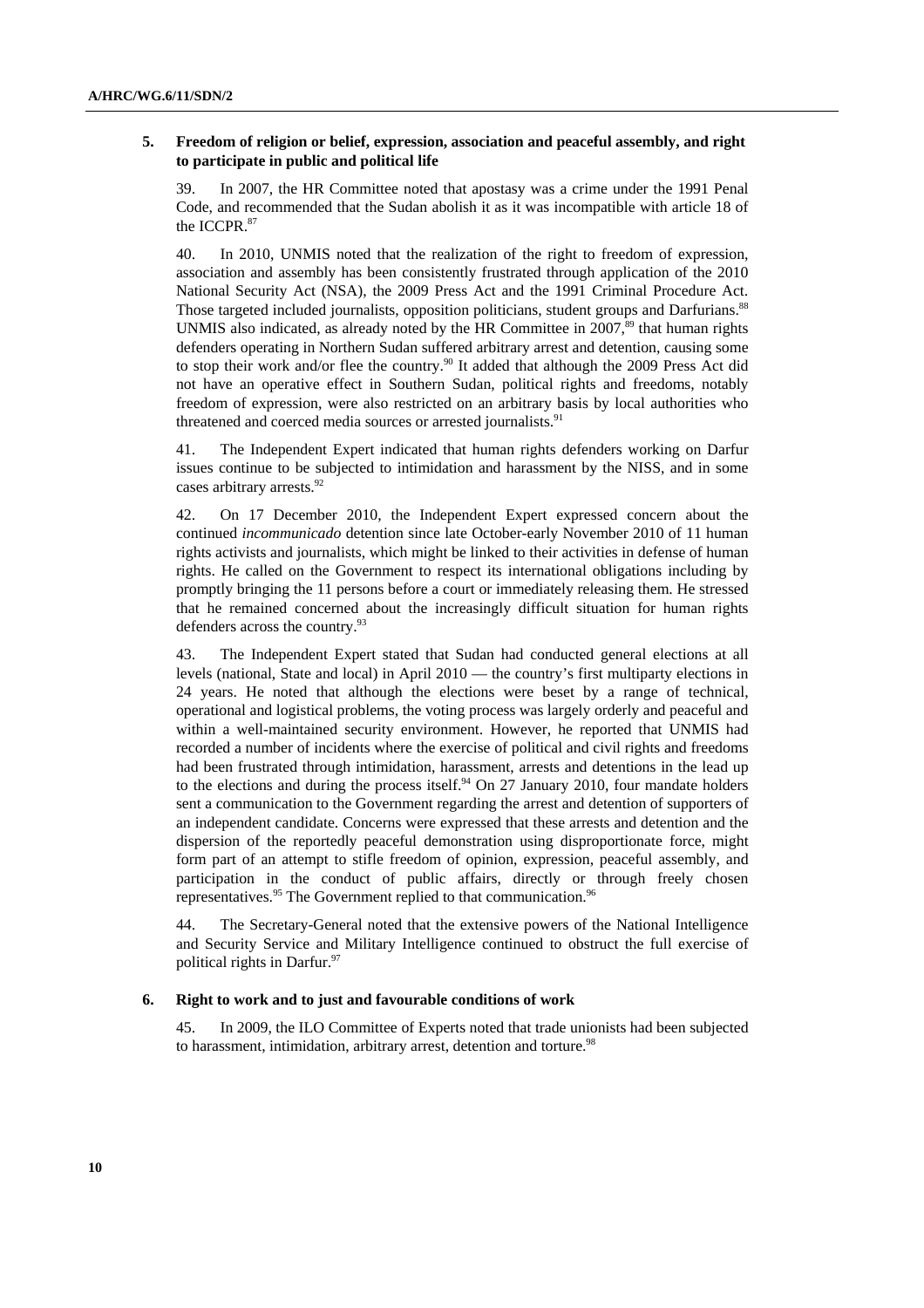#### **7. Right to social security and to an adequate standard of living**

46. The 2009-2012 United Nations Development Assistance Framework (UNDAF) estimated that poverty rates remain very high, affecting up to 90 per cent of the population in Southern Sudan.<sup>99</sup> In 2010, UNMIS noted that enjoyment of economic, social and cultural rights remained beyond the reach of many people, for whom access to basic social services such as water and sanitation was a long way from realization.<sup>100</sup> The Secretary-General and the Independent Expert expressed similar concerns.<sup>101</sup> In this regard, CRC in 2010 recommended that effective measures be taken to ensure the ready availability of safe drinking water and access to adequate sanitation facilities, particularly in remote and rural areas.102

47. In 2010, WHO indicated that the protracted period of conflict had disrupted the health system and that much of the health infrastructure had either been destroyed or was in need of maintenance and repair.<sup>103</sup> Also in 2010, UNICEF stated that the rural health-care system in all parts of the Sudan required urgent attention. Primary health-care facilities and rural hospitals were lacking trained health personnel and essential medical equipment.<sup>104</sup> CRC expressed similar concerns, including as regards high infant and child mortality rates and early pregnancies.<sup>105</sup> It recommended that the Sudan, inter alia, take effective measures to improve access to health care, particularly in remote and rural areas, and to rebuild health infrastructure in Darfur and Southern Sudan; ensure that health services are of an adequate standard by allocating sufficient financial resources to the health sector and ensuring the availability of qualified medical staff, including in remote and rural areas; and consider establishing a network of mobile health care facilities in conflict-affected areas as an interim measure.<sup>106</sup>

#### **8. Right to education and to participate in the cultural life of the community**

48. In 2010, UNICEF pointed out that the overall basic education situation varies significantly from one region to another. Sudan's INC and Child Act provide for free and compulsory basic education. However, in practice, many children cannot access school because of school fees. In addition, many girls do not attend school. Due to protracted armed conflict and ongoing instability, the majority of children in Southern Sudan do not receive primary or secondary education.<sup>107</sup> In Darfur, children living in rural areas or IDPs camps have limited access to primary or secondary education. In Eastern Sudan, a large number of children are also out of school.<sup>108</sup> CRC expressed similar concerns.<sup>109</sup> UNICEF also noted the extremely low budget allocations for education, resulting in the lack of availability of trained teachers, poor school infrastructure and a chronic shortage of supplies and equipment.<sup>110</sup> The Independent Expert raised similar concerns.<sup>111</sup>

## **9. Migrants, refugees and asylum-seekers**

49. In 2010, UNICEF stated that the 1974 Asylum Act does not include specific procedures relating to refugee status determination for children, neither does it address the special needs and vulnerabilities of asylum-seeking children. Besides, due to Sudan's policy of requiring asylum seekers and all refugees to reside in camps, children's opportunities to access to education, health care and other basic services are constrained.112 The HR Committee in 2007 and CRC in 2010 raised similar concerns.<sup>113</sup>

#### **10. Internally displaced persons**

50. In 2010, UNMIS noted that IDPs and the urban poor in various parts of Khartoum State, notably in the "newly urbanized areas" predominantly populated by IDPs from Southern Sudan, Darfur and the Nuba Mountains, were victims of forced evictions from time to time. Evictions were also recorded in other parts of Sudan, notably in Juba, Malakal, Aweil and Ed Damazin.<sup>114</sup>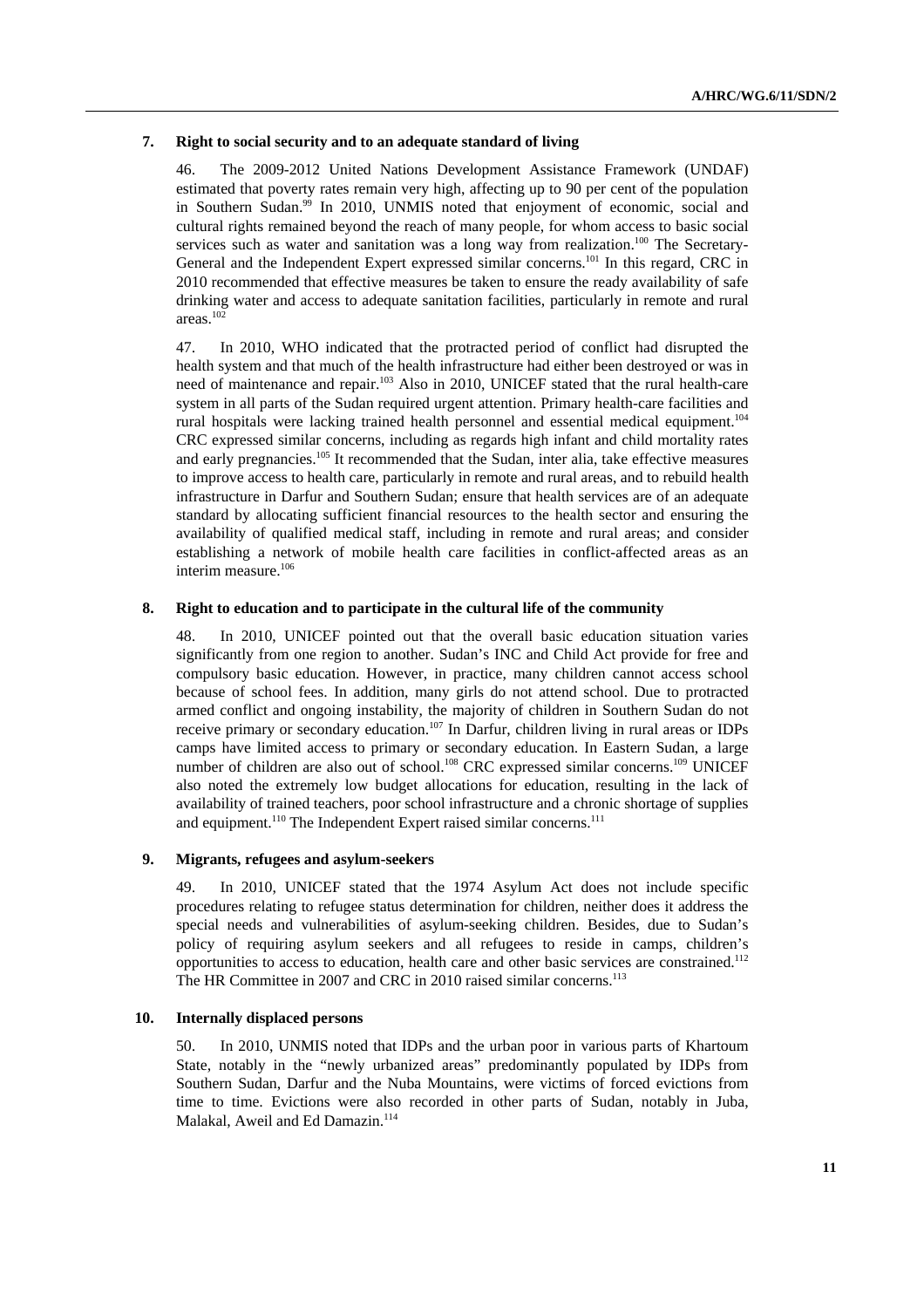51. The Independent Expert noted in 2010 that notwithstanding the decrease in violence, nearly 2 million IDPs continue to live in camps spread across the three states of Darfur. The camp residents faced intolerable security conditions, poor living conditions with inadequate supplies of food and potable water, coupled with lack of basic social rights. In some camps, Government police are no longer allowed entry and there is no institution entrusted with guaranteeing security and administering justice.<sup>115</sup>

## **11. Human rights and counter-terrorism**

52. In 2010, UNMIS expressed concern at the creation of special courts, including antiterrorism courts. UNMIS reported that the former Special Rapporteur on the situation of human rights in the Sudan also expressed concern about the work of these courts. In three rounds of trials from June 2008 to January 2010, the courts had sentenced a total of 106 people to death. The Special Rapporteur noted that they operated in accordance with procedural norms set out by the Chief Justice in consultation with the Minister of Justice, which override parliamentary laws and the protection they offer from unfair trial.<sup>116</sup>

## **III. Achievements, best practices, challenges and constraints**

53. In 2010, WHO stated that the biggest challenge confronting the Sudan is the need to continue to respond to the humanitarian needs of the millions who have been affected by armed conflicts.<sup>117</sup>

# **IV. Key national priorities, initiatives and commitments**

## **Specific recommendations for follow-up**

54. In its 2007 final report, the Group of Experts on Darfur, established by the Human Rights Council in March 2007 to ensure the effective follow-up and implementation of existing resolutions and recommendations on Darfur, found that few recommendations had been fully implemented. Indeed, several recommendations which could have been implemented within three months without lengthy administrative processes or additional resources, and which had been prioritised for implementation in the short term by the Government of Sudan (GoS), had not been implemented.<sup>118</sup> The Special Rapporteur in 2008, 119 and the High Commissioner in 2009,120 made similar comments.

55. In 2010, UNICEF stated that the Government of National Unity (GoNU) and the Government of South Sudan (GoSS) should fully implement the concluding observations of the CRC as well as the recommendations of the Security Council Working Group on children and armed conflict. In addition, the SPLA should implement in full the Action Plan of 2009, in which it committed to release all children within its ranks.<sup>121</sup>

## **V. Capacity-building and technical assistance**

56. The 2007 and 2008 High Commissioner's reports recommended that the Sudan seek assistance from the international community in order to enhance its protection capacity of human rights.<sup>122</sup>

57. In 2010, CRC requested that the Sudan, inter alia, make use of the technical assistance tools developed by the United Nations Interagency Panel on Juvenile Justice  $(IPJJ).<sup>123</sup>$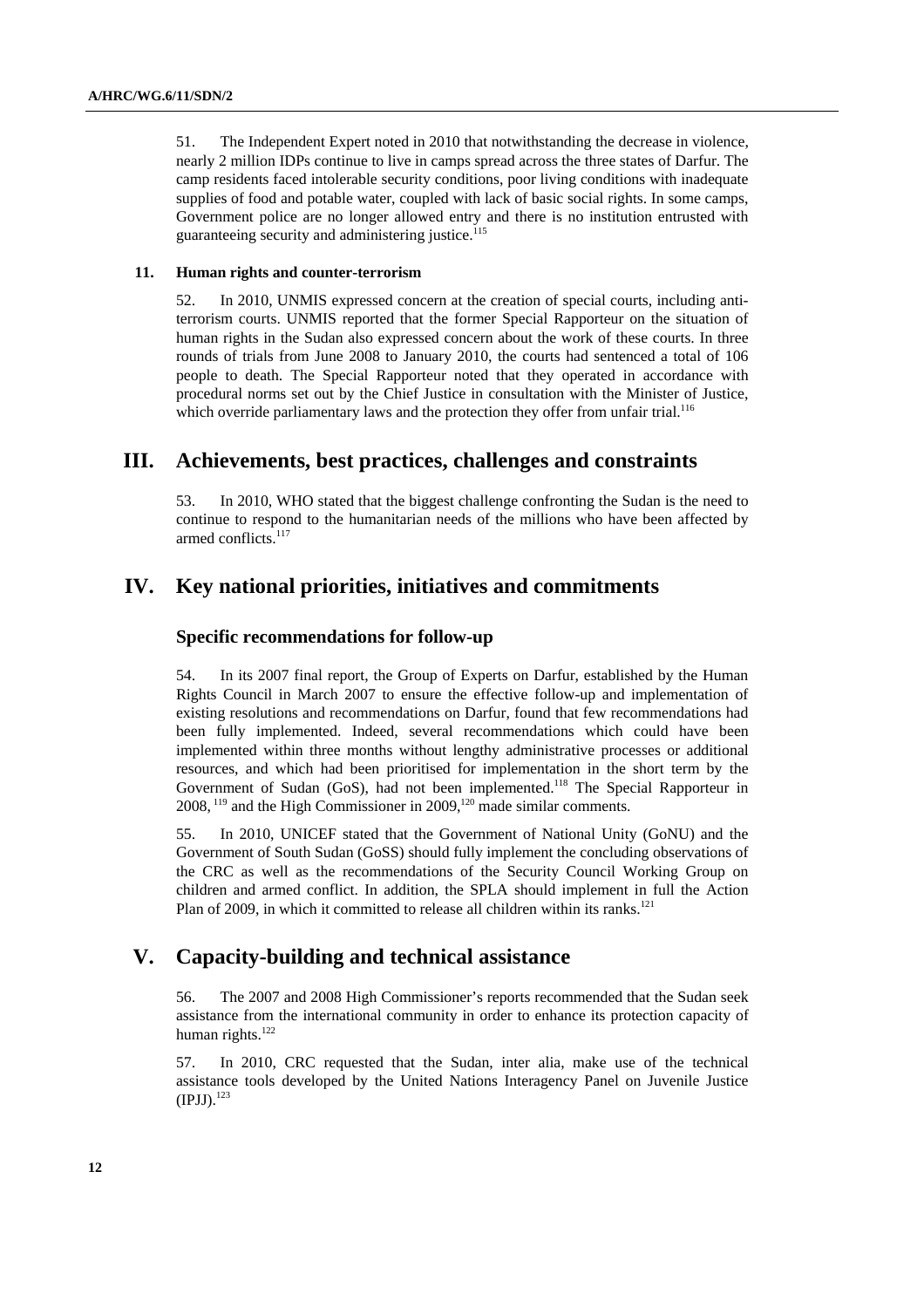### *Notes*

- <sup>1</sup> Unless indicated otherwise, the status of ratifications of instruments listed in the table may be found in *Multilateral Treaties Deposited with the Secretary-General: Status as at 1 April 2009* (ST/LEG/SER.E.26), supplemented by the official website of the United Nations Treaty Collection database, Office of Legal Affairs of the United Nations Secretariat, http://treaties.un.org/ 2
- $2\degree$  The following abbreviations have been used for this document:

| <b>ICERD</b>      | International Convention on the Elimination of All Forms of Racial                        |
|-------------------|-------------------------------------------------------------------------------------------|
|                   | Discrimination                                                                            |
| <b>ICESCR</b>     | International Covenant on Economic, Social and Cultural Rights                            |
| <b>OP-ICESCR</b>  | <b>Optional Protocol to ICESCR</b>                                                        |
| <b>ICCPR</b>      | International Covenant on Civil and Political Rights                                      |
| <b>ICCPR-OP 1</b> | <b>Optional Protocol to ICCPR</b>                                                         |
| <b>ICCPR-OP 2</b> | Second Optional Protocol to ICCPR, aiming at the abolition of the death penalty           |
| <b>CEDAW</b>      | Convention on the Elimination of All Forms of Discrimination against Women                |
| <b>OP-CEDAW</b>   | <b>Optional Protocol to CEDAW</b>                                                         |
| <b>CAT</b>        | Convention against Torture and Other Cruel, Inhuman or Degrading Treatment                |
|                   | or Punishment                                                                             |
| OP-CAT            | Optional Protocol to CAT                                                                  |
| <b>CRC</b>        | Convention on the Rights of the Child                                                     |
| OP-CRC-AC         | Optional Protocol to CRC on the involvement of children in armed conflict                 |
| OP-CRC-SC         | Optional Protocol to CRC on the sale of children, child prostitution and child            |
|                   | pornography                                                                               |
| <b>ICRMW</b>      | International Convention on the Protection of the Rights of All Migrant Workers           |
|                   | and Members of Their Families                                                             |
| <b>CRPD</b>       | Convention on the Rights of Persons with Disabilities                                     |
| <b>OP-CRPD</b>    | Optional Protocol to CRPD                                                                 |
| <b>CED</b>        | International Convention for the Protection of All Persons from Enforced                  |
|                   | Disappearance                                                                             |
|                   | Adopted by the General Assembly in its resolution 63/117 of 10 December 2008. Article 17, |

paragraph 1, of OP-ICESCR states that "The present Protocol is open for signature by any State that has signed, ratified or acceded to the Covenant".

<sup>4</sup> Protocol to Prevent, Suppress and Punish Trafficking in Persons, Especially Women and Children, supplementing the United Nations Convention against Transnational Organized Crime. 5

<sup>5</sup> 1951 Convention relating to the Status of Refugees and its 1967 Protocol, 1954 Convention relating to the status of Stateless Persons and 1961 Convention on the Reduction of Statelessness.

- $6$  Geneva Convention for the Amelioration of the Condition of the Wounded and Sick in Armed Forces in the Field (First Convention); Geneva Convention for the Amelioration of the Condition of Wounded, Sick and Shipwrecked Members of Armed Forces at Sea (Second Convention); Geneva Convention relative to the Treatment of Prisoners of War (Third Convention); Geneva Convention relative to the Protection of Civilian Persons in Time of War (Fourth Convention); Protocol Additional to the Geneva Conventions of 12 August 1949, and relating to the Protection of Victims of International Armed Conflicts (Protocol I); Protocol Additional to the Geneva Conventions of 12 August 1949, and relating to the Protection of Victims of Non-International Armed Conflicts (Protocol II); Protocol Additional to the Geneva Conventions of 12 August 1949, and relating to the Adoption of an Additional Distinctive Emblem (Protocol III). For the official status of ratifications, see Federal Department of Foreign Affairs of Switzerland, at
- www.eda.admin.ch/eda/fr/home/topics/intla/intrea/chdep/warvic.html.<br>7 International Lebeur Organization Convention No. 20 concerning Form International Labour Organization Convention No. 29 concerning Forced or Compulsory Labour; Convention No. 105 concerning the Abolition of Forced Labour; Convention No. 87 concerning Freedom of Association and Protection of the Right to Organise; Convention No. 98 concerning the Application of the Principles of the Right to Organise and to Bargain Collectively; Convention No. 100 concerning Equal Remuneration for Men and Women Workers for Work of Equal Value; Convention No. 111 concerning Discrimination in Respect of Employment and Occupation; Convention No. 138 concerning Minimum Age for Admission to Employment; Convention No. 182 concerning the Prohibition and Immediate Action for the Elimination of the Worst Forms of Child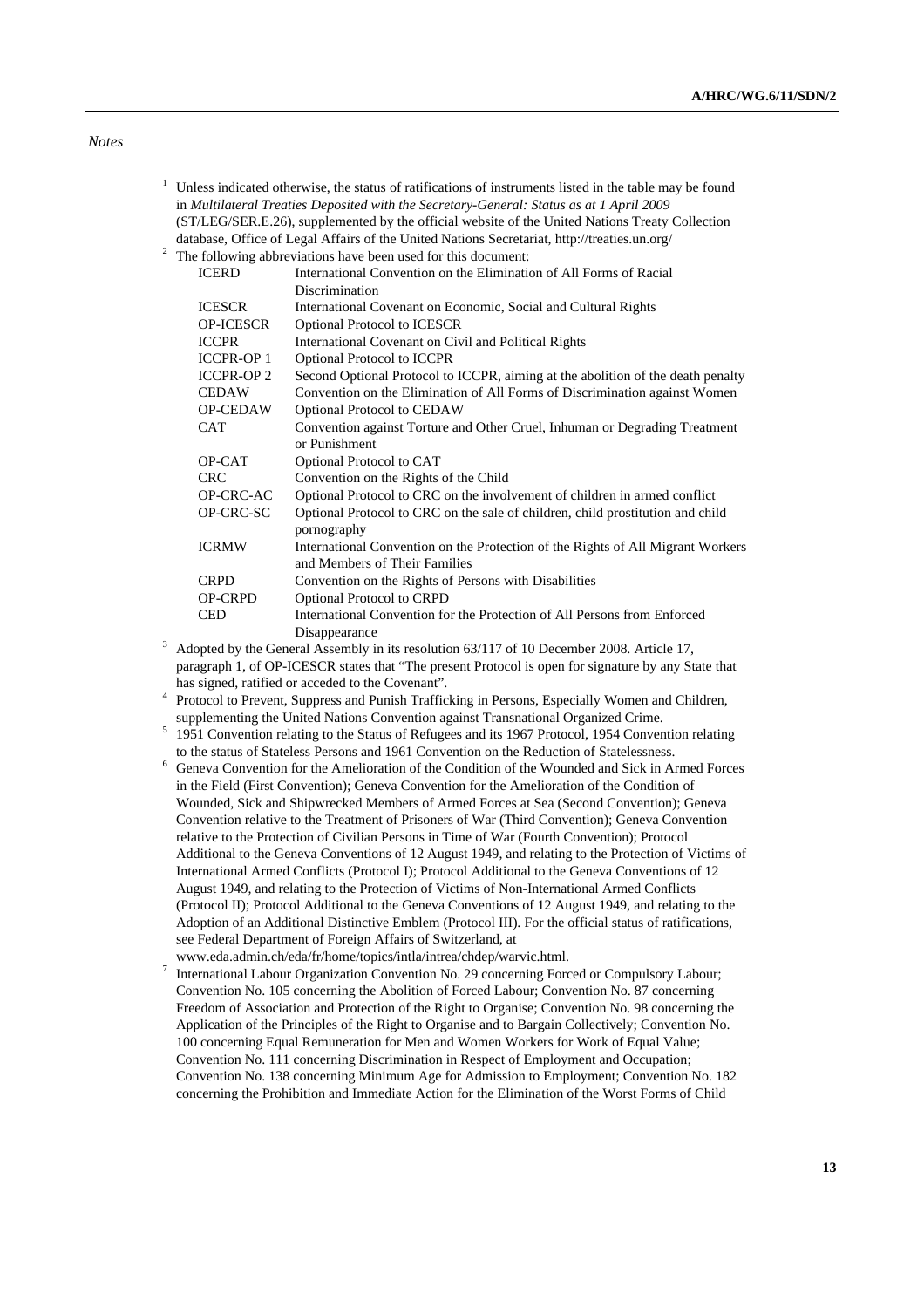Labour.

- <sup>8</sup> Statement of the United Nations High Commissioner for Human Rights on 3 February 2009, available at http://www.ohchr.org/EN/NewsEvents/Pages/DisplayNews.aspx?NewsID=8639&LangID=E. 9
- A/HRC/13/31, para. 534.
- 10 CRC/C/SDN/CO/3-4, paras. 71 and 91.
- $11$  CRC/C/OPSC/SDN/CO/1, para. 10 c).
- 12 Ibid., para. 24.
- <sup>13</sup> UNMIS submission to the UPR on Sudan, para. 7.<br><sup>14</sup> S/2010/31, para. 69.
- 
- <sup>15</sup> OHCHR 2009 Annual Report on Activities and Results, p. 100.
- 
- $^{16}$  Ibid., p. 101.<br><sup>17</sup> UNMIS submission to the UPR on Sudan, para. 8.
- $18$  For the list of national human rights institutions with accreditation status granted by the International Coordinating Committee of National Institutions for the Promotion and Protection of Human Rights (ICC), see A/65/340, annex I.<br><sup>19</sup> UNICEF submission to the UPR on Sudan, p. 2.
- 
- <sup>20</sup> CRC/C/SDN/CO/3-4, paras. 13 and 14.
- 21 A/HRC/15/57, para. 36.
- $22$  The following abbreviations have been used for this document: HR Committee Human Rights Committee
- CRC Committee on the Rights of the Child. 23 E/CN.4/2006/71/Add.6.
- 
- <sup>24</sup> E/CN.4/2006/111, A/61/469; A/62/354; A/HRC/7/22; A/HRC/9/13; A/HRC/9/13/Add. 1; A/HRC/14/41; A/HRC/14/41/Add.1; A/HRC/15/57.<br><sup>25</sup> The questionnaires referred to are those reflected in an official report by a special procedure mandate
- holder issued between 1 January 2006 and 31 October 2010. Responses counted for the purposes of this section are those received within the relevant deadlines, and referred to in the following documents: (a) E/CN.4/2006/62, para. 24, and E/CN.4/2006/67, para. 22; (b) A/HRC/4/23, para. 14; (c) A/HRC/4/24, para. 9; (d) A/HRC/4/29, para. 47; (e) A/HRC/4/31, para. 24; (f) A/HRC/4/35/Add.3, para. 7; (g) A/HRC/6/15, para. 7; (h) A/HRC/7/6, annex; (i) A/HRC/7/8, para. 35; (j) A/HRC/8/10, para.120, footnote 48; (k) A/62/301, paras. 27, 32, 38, 44 and 51; (l) A/HRC/10/16 and Corr.1, footnote 29; (m) A/HRC/11/6, annex; (n) A/HRC/11/8, para. 56; (o) A/HRC/11/9, para. 8, footnote 1; (p) A/HRC/12/21, para.2, footnote 1; (q) A/HRC/12/23, para. 12; (r) A/HRC/12/31, para. 1, footnote 2; (s) A/HRC/13/22/Add.4; (t) A/HRC/13/30, para. 49; (u) A/HRC/13/42, annex I; (v) A/HRC/14/25, para. 6, footnote 1; (w) A/HRC/14/31, para. 5, footnote 2; (x) A/HRC/14/  $46$ /Add.1; (y) A/HRC/15/31 – for list of States see http://www2.ohchr.org/english/issues/water/iexpert/written\_contributions.htm; (z) A/HRC/15/32, para. 5. 26 OHCHR 2009 Annual Report on Activities and Results, p. 100.
- 
- 
- $^{27}$  Ibid., pp. 100–102.<br><sup>28</sup> UNMIS submission to the UPR on Sudan, para. 44.
- <sup>29</sup> CCPR/C/SDN/CO/3, para. 13; and A/HRC/9/13, para. 73.<br><sup>30</sup> CRC/C/SDN/CO/3-4, paras. 29 and 30.
- 
- $31$  UNICEF submission to the UPR on Sudan, p. 3.
- 32 CRC/C/SDN/CO/3-4, paras. 31 and 32.
- 33 OHCHR Press release, 6 January 2011, available at <code>http://www.ohchr.org/en/NewsEvents/Pages/DisplayNews.aspx?NewsID=10619&LangID=E $^{34}\,$ S/2010/31 para. 65.</code>
- 
- <sup>35</sup> A/HRC/14/24/Add.1, para. 1072; and A/HRC/14/26/Add.1, para. 1046.<br><sup>36</sup> A/HRC/14/26/Add.1, para. 1059.
- 
- 37 CRC/C/SDN/CO/3-4, para. 36.
- 38 CCPR/C/SDN/CO/3, para. 20; UNICEF submission to the UPR on Sudan, p. 4; A/HRC/14/41, para. 82 (a).<br><sup>39</sup> CCPR/C/SDN/CO/3, para. 19.
- 
- 40 A/HRC/13/31, paras. 531 and 532.
- 41 Human Rights Council resolution 4/8, 30 March 2007.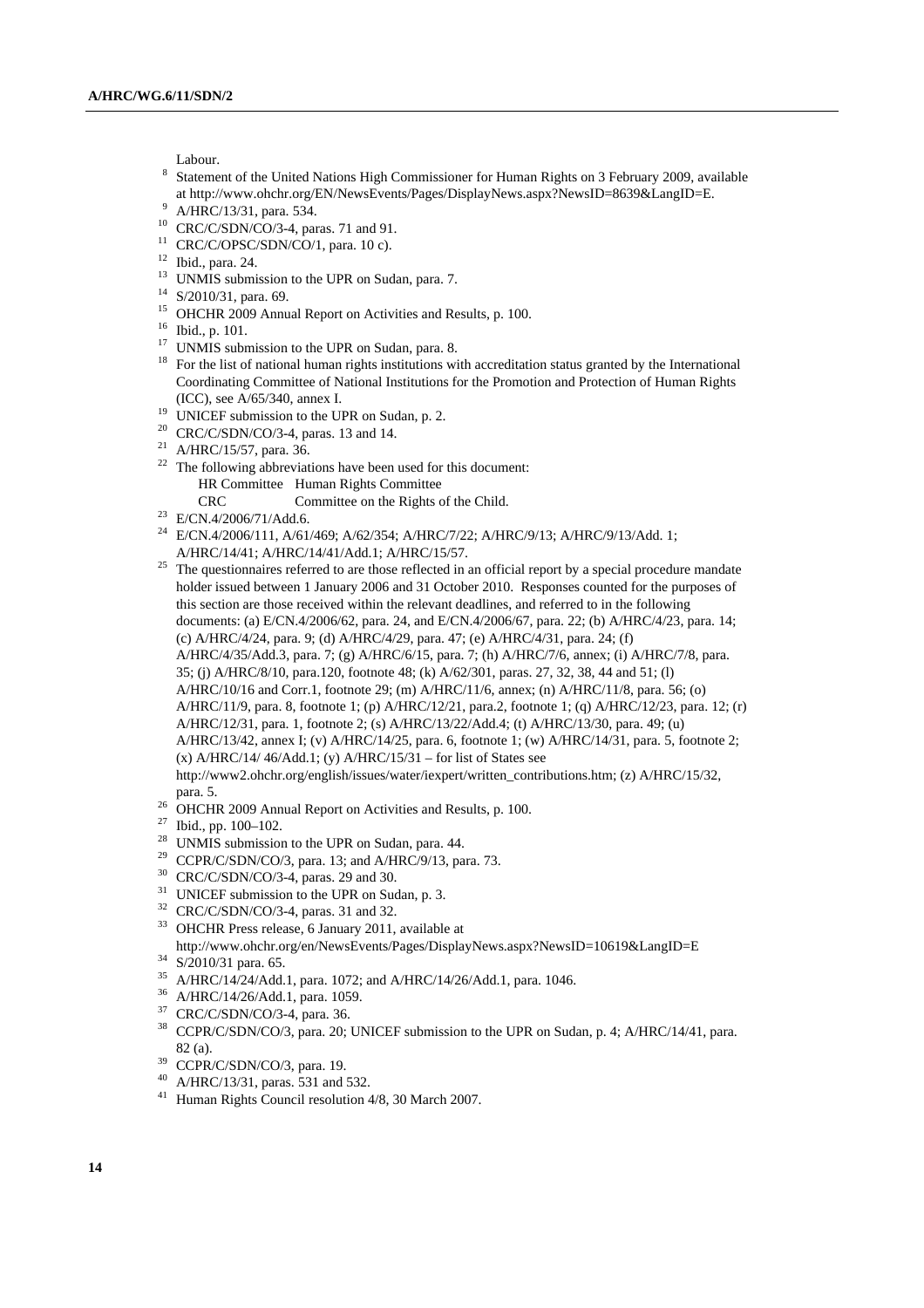- 42 CCPR/C/SDN/CO/3, paras. 16 and 22.
- <sup>43</sup> Tenth periodic report of the United Nations High Commissioner for Human Rights on the human rights situation in the Sudan, 28 Nov. 2008, "Arbitrary arrest and detention committed by national security, military and police," pp. 42 and 43, available at
- http://www.ohchr.org/Documents/Countries/10thOHCHR28nov08.pdf 44 Ibid., p. 4.
- 
- $45$  A/HRC/14/41, paras. 53–56.
- 46 CRC/C/SDN/CO/3-4, paras. 72 and 73.
- <sup>47</sup> See seventh, eleventh and twelfth periodic reports of the United Nations High Commissioner for Human Rights on the human rights situation in the Sudan, 18 May 2007, pp. 3, 9 and 10; 23 January 2009, pp. 3, 10 and 11; December 2009, p. 21, available at http://www2.ohchr.org/SPdocs/Countries/7thOHCHR18may07.doc; http://www.ohchr.org/Documents/Countries/11thOHCHR22jan09.pdf; http://www2.ohchr.org/SPdocs/Countries/LRAReport\_SudanDecember2009.doc 48 A/HRC/15/57, para. 19.
- 
- 49 A/HRC/14/41 para. 41.
- 50 CRC/C/SDN/CO/3-4, para. 74.
- 51 A/HRC/14/41 para. 29.
- $52$  CCPR/C/SDN/CO/3, para. 10.
- 53 A/HRC/14/41 paras. 59–60. See also S/2010/382, paras. 49–52. 54 A/HRC/14/41 paras. 61–63.
- 
- 
- 
- <sup>55</sup> A/HRC/11/6/Add.1, para. 636; and A/HRC/13/39/Add.1, para. 243.<br><sup>56</sup> CRC/C/SDN/CO/3-4, para. 57.<br><sup>57</sup> CCPR/C/SDN/CO/3, para. 15; UNICEF submission to the UPR on Sudan, p. 8.
- <sup>58</sup> UNICEF submission to the UPR on Sudan, p. 3; ILO Committee of Experts on the Application of Conventions and Recommendations, Individual Observation concerning Worst Forms of Child Labour Convention, 1999 (No. 182) Sudan (ratification: 2003) Published: 2010 doc. No. (ILOLEX) 062010SDN182, 7th para.; and CRC/C/OPAC/SDN/CO/1, para. 17. 59 CRC/C/OPAC/SDN/CO/1, para. 18.
- 
- 60 CRC/C/SDN/CO/3-4, para. 86; see also UNICEF submission to the UPR on Sudan, p. 8. 61 CRC/C/OPAC/SDN/CO/1, para. 30.
- 
- 62 CRC/C/SDN/CO/3-4, para. 78.
- 63 Ibid., para. 79.
- <sup>64</sup> ILO Committee of Experts on the Application of Conventions and Recommendations, Individual Observation concerning Forced Labour Convention, 1930 (No. 29) Sudan, 2010 doc. No. (ILOLEX) 062010SDN029, 2nd para.<br>
<sup>65</sup> CRC/C/SDN/CO/3-4, para. 39; UNICEF submission to the UPR on Sudan, p. 5.<br>
<sup>66</sup> CRC/C/SDN/CO/3-4, para. 40.
- 
- 
- 67 Ibid., para. 81.
- 68 OHCHR Press release, 6 January 2011, available at
- http://www.ohchr.org/en/NewsEvents/Pages/DisplayNews.aspx?NewsID=10619&LangID=E 69 UNMIS submission to the UPR on Sudan, pp. 16–17.
- 
- 70 CRC/C/OPAC/SDN/CO/1, para. 35.
- 71 Ibid., para. 36.
- 72 A/HRC/14/24/Add.1, para. 1057.
- <sup>73</sup> UNMIS submission to the UPR on Sudan, para. 35.<br><sup>74</sup> CCPR/C/SDN/CO/3, para. 25.
- 
- 75 UNICEF submission to the UPR on Sudan, p. 5.
- <sup>76</sup> UNMIS submission to the UPR on Sudan, para. 34.<br> $^{77}$  S/2010/31, para. 69.
- 
- <sup>78</sup> UNMIS submission to the UPR on Sudan, para. 39.<br><sup>79</sup> A/HRC/14/41, paras. 39 and 45.
- 
- 80 Ibid., para. 66.
- <sup>81</sup> Ibid., paras. 71–73; see also A/HRC/9/13, paras. 78 and 80 (iv).<br><sup>82</sup> A/HRC/15/57, para. 20.
- 
- 83 CRC/C/SDN/CO/3-4, para. 77.